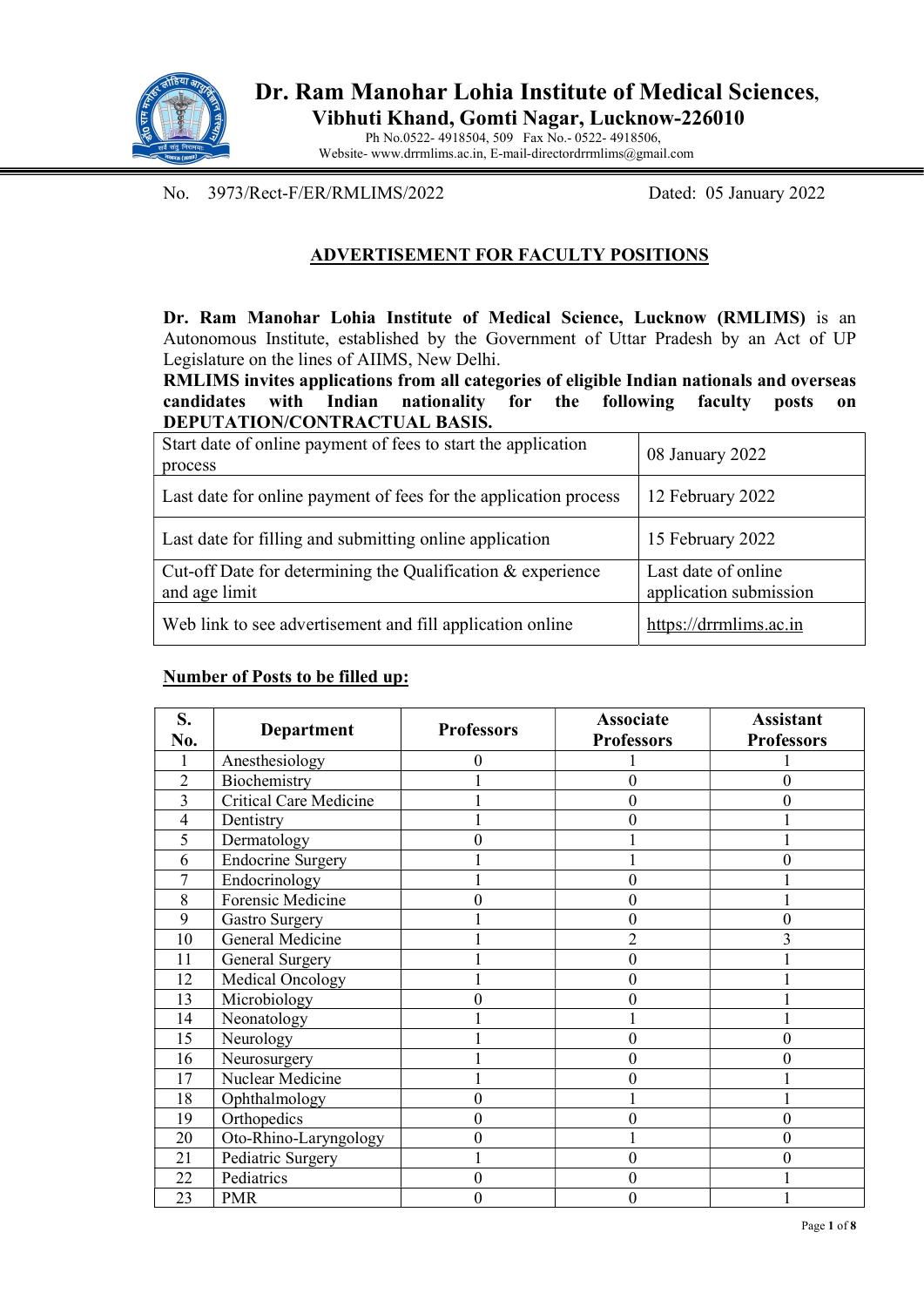

# Dr. Ram Manohar Lohia Institute of Medical Sciences,

Vibhuti Khand, Gomti Nagar, Lucknow-226010

 Ph No.0522- 4918504, 509 Fax No.- 0522- 4918506, Website- www.drrmlims.ac.in, E-mail-directordrrmlims@gmail.com

| S.<br>No. | Department                                                                                                                                                                                                                                                                                                                   | <b>Professors</b> | <b>Associate</b><br><b>Professors</b> | <b>Assistant</b><br><b>Professors</b> |  |
|-----------|------------------------------------------------------------------------------------------------------------------------------------------------------------------------------------------------------------------------------------------------------------------------------------------------------------------------------|-------------------|---------------------------------------|---------------------------------------|--|
| 24        | Psychiatry                                                                                                                                                                                                                                                                                                                   |                   |                                       |                                       |  |
| 25        | <b>Radiation Oncology</b>                                                                                                                                                                                                                                                                                                    |                   |                                       |                                       |  |
| 26        | Radio diagnosis                                                                                                                                                                                                                                                                                                              |                   |                                       |                                       |  |
| 27        | Reproductive Medicine                                                                                                                                                                                                                                                                                                        |                   |                                       |                                       |  |
| 28        | <b>Surgical Oncology</b>                                                                                                                                                                                                                                                                                                     |                   |                                       |                                       |  |
| 29        | <b>Transfusion Medicine</b>                                                                                                                                                                                                                                                                                                  |                   |                                       |                                       |  |
| 30        | Urology                                                                                                                                                                                                                                                                                                                      |                   |                                       |                                       |  |
|           | Reservation* of cadre-wise posts considering institute as one unit and to fulfil the<br>reservation percentage in one recruitment year shall be as follows:<br>(*Reservation would not be applicable for candidates selected on deputation basis. The total<br>number of posts and reserved posts may increase or decrease.) |                   |                                       |                                       |  |
|           | <b>OBC</b>                                                                                                                                                                                                                                                                                                                   |                   |                                       |                                       |  |
|           | <b>SC</b>                                                                                                                                                                                                                                                                                                                    |                   |                                       |                                       |  |
|           | <b>ST</b>                                                                                                                                                                                                                                                                                                                    |                   |                                       |                                       |  |
|           | <b>EWS+UR</b>                                                                                                                                                                                                                                                                                                                |                   |                                       |                                       |  |

#### Eligibility Criteria and Experience:

A) A medical qualification included in the first or second schedule or Part II of the third schedule of the Indian Medical Council Act, 1956. Persons possessing qualifications included in part II of the third schedule of the said Act shall also fulfill the conditions specified in subsection (3) of section 13 of the said Act.

B) A postgraduate qualification recognized by the erstwhile Medical Council of India, New Delhi/ National Medical Commission, New Delhi, as prescribed for each post, is required. Diplomate National Board (DNB) shall be treated as equivalent to MD, MS/DM, MCh qualifications of the respective broad/ super-specialties as per MCI/ NMC notifications issued from time to time.

C) A total of 14, 10, 06 and 03 years of teaching and/ or research experience at a recognized teaching institution, after the prescribed MD degree for the posts of Professor, Additional Professor, Associate Professor and Assistant Professor, respectively; or 12, 08, 04 and 01 years of teaching and/ or research experience, respectively, after obtaining the degree of DM/ MCh (02 years duration) in concerned specialty; or 11, 07, 03 and 0 years of teaching experience and/ or research after obtaining the degree of DM/ MCh (03 years duration) in the respective specialty as on last date for submission of applications. Non-medical candidates should not apply for faculty position in Biochemistry.

D) In addition to above, the candidate should also fulfill the Minimum Qualifications for Teachers in Medical Institutions Regulations as laid down by the erstwhile Medical Council of India, New Delhi/ National Medical Commission, New Delhi, as amended from time-to-time and in force as on the last date of submission of application against this advertisement.

E) Publications and other Training requirements: As per NMC/erstwhile MCI norms, as amended from time-to-time and in force as on the last date of submission of application against this advertisement.

All above experience should have been completed in the subject of specialty, applied for, at NMC/erstwhile MCI permitted/approved/recognized medical college/institution.  $F$  Unper Age Limit (as on last date of application):

| Opper Age Emme (as on last date of application). |        |                                          |                              |                           |
|--------------------------------------------------|--------|------------------------------------------|------------------------------|---------------------------|
| <b>Designation</b>                               |        |                                          | <b>Deputation</b>            | Contractual               |
| <b>Assistant</b>                                 |        | <b>Professor/   As per UP Govt Rules</b> | 50 years as on the last date |                           |
| Professor/<br><b>Associate</b>                   |        |                                          | of application (Relaxation   |                           |
| <b>Professor</b>                                 | Junior | Grade                                    |                              | will be admissible as per |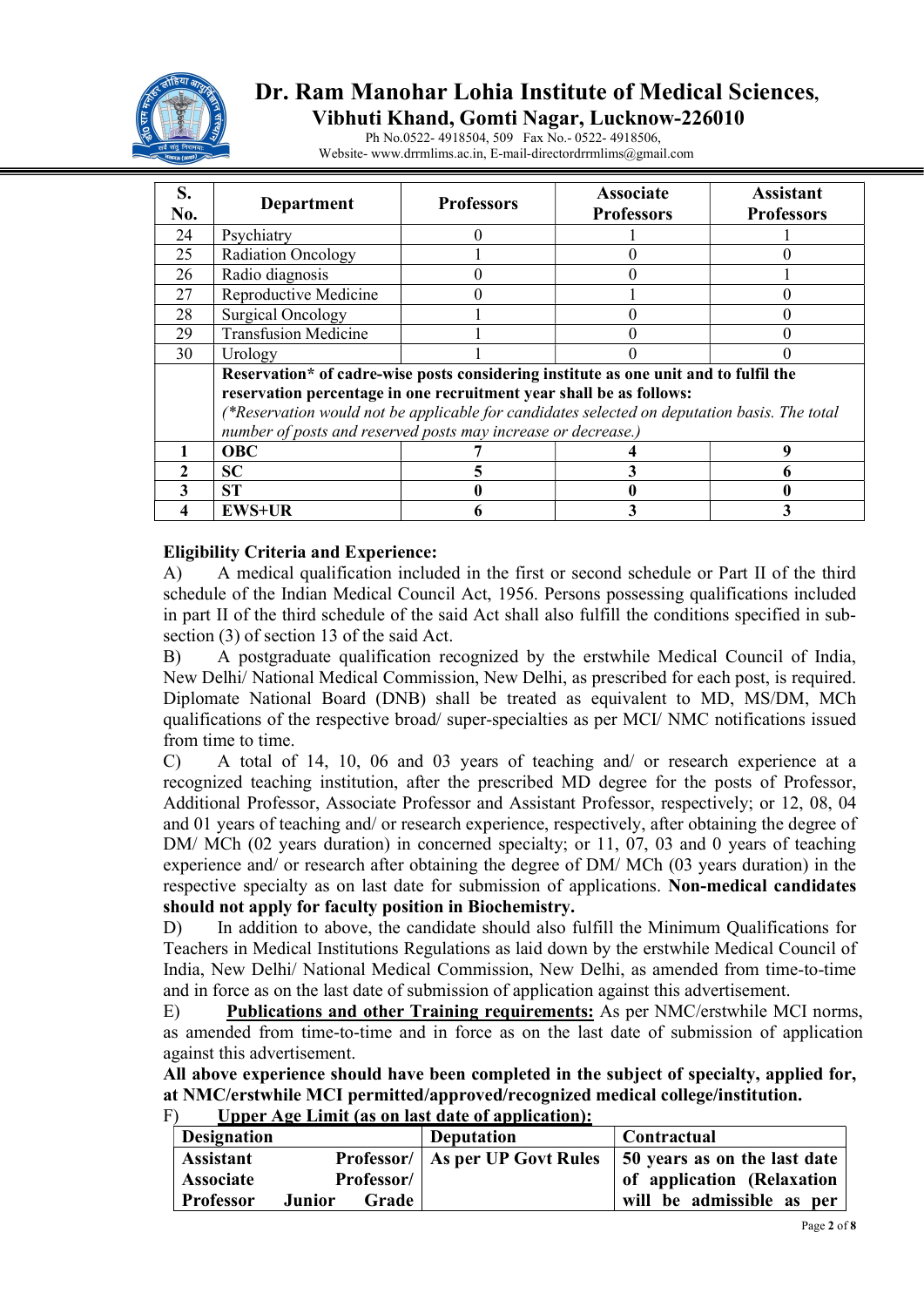

# Dr. Ram Manohar Lohia Institute of Medical Sciences,

 Vibhuti Khand, Gomti Nagar, Lucknow-226010 Ph No.0522- 4918504, 509 Fax No.- 0522- 4918506,

Website- www.drrmlims.ac.in, E-mail-directordrrmlims@gmail.com

| (Additional Professor) | U.P. Govt. Rules).                    |  |
|------------------------|---------------------------------------|--|
| <b>Professors</b>      | N <sub>0</sub><br>limit,<br>upper age |  |
|                        | however, retirement age is            |  |
|                        | 65 years.                             |  |
|                        | Faculty retiring at the age           |  |
|                        | of 65 years from a medical            |  |
|                        | college/ institute, may be            |  |
|                        | considered for appointment            |  |
|                        | as re-employment<br>till              |  |
|                        | maximum age of 70 years,              |  |
|                        | per the existing<br><b>as</b>         |  |
|                        | Government of U.P. rules              |  |
|                        | in such cases.                        |  |

G) Reservation on Posts: Reservation on posts shall be applied as per "Uttar Pradesh Educational Institutions (Reservation in Teacher's Cadre) Act, 2021" (UP Act No. 9 of 2021) dated 5th March, 2021. Candidates belonging to all categories may apply against all posts, provided they fulfill the eligibility criteria as mentioned in the advertisement. The selection would be based on the (i) position of candidate on common merit list for each cadre, (ii) number of vacancies in the department for which the candidate has applied, and (iii) the number of reserved category posts in the cadre to which the candidate belongs.

#### **Other Conditions**

H) Pay-Scale (for deputation candidates)/Remuneration (for contractual candidates):

| S.<br>No. | Post                                | <b>Deputation Basis</b> | <b>Basis</b><br>Contractual<br>Consolidated<br>monthly<br>remuneration |
|-----------|-------------------------------------|-------------------------|------------------------------------------------------------------------|
|           | <b>Professor</b>                    |                         | Rs. 2,20,000/-                                                         |
| 2.        | Grade<br><b>Professor</b><br>Junior |                         | Rs. 1,80,000/-                                                         |
|           | (Additional Professor)              | As per UP Govt Rules    |                                                                        |
| 3.        | <b>Associate Professor</b>          |                         | Rs. 1,60,000/-                                                         |
| 4.        | <b>Assistant Professor</b>          |                         | Rs. 1,20,000/-                                                         |

For appointees on Deputation basis, allowances as applicable under rules will be paid. For appointees on Contractual basis, no additional allowances/perks shall be admissible. For Post-VRS candidates, remunerations shall be governed by UP State Govt. Rules in this regard.

For faculty retiring from medical college/ institute appointed on re-employment basis, the remuneration received shall be last pay drawn minus pension, as per the existing Government of U.P. rules in such cases.

GENERAL TERMS & CONDITIONS

- 1. The vacancies shown are provisional and subject to variation. The Director reserves the right to vary the number of vacancies without any prior notice.
- 2. All the posts shall preferably be filled on Deputation Basis. However, candidates will also be considered for appointment on Contractual Basis.
- 3. In case suitable candidate are not found, the post may be downgraded and filled on the recommendations of the Selection Committee as it may deem fit.
- 4. Any candidate applying for higher post if not found eligible for that post, can be called for interview for the lower post in that discipline, for which he/she is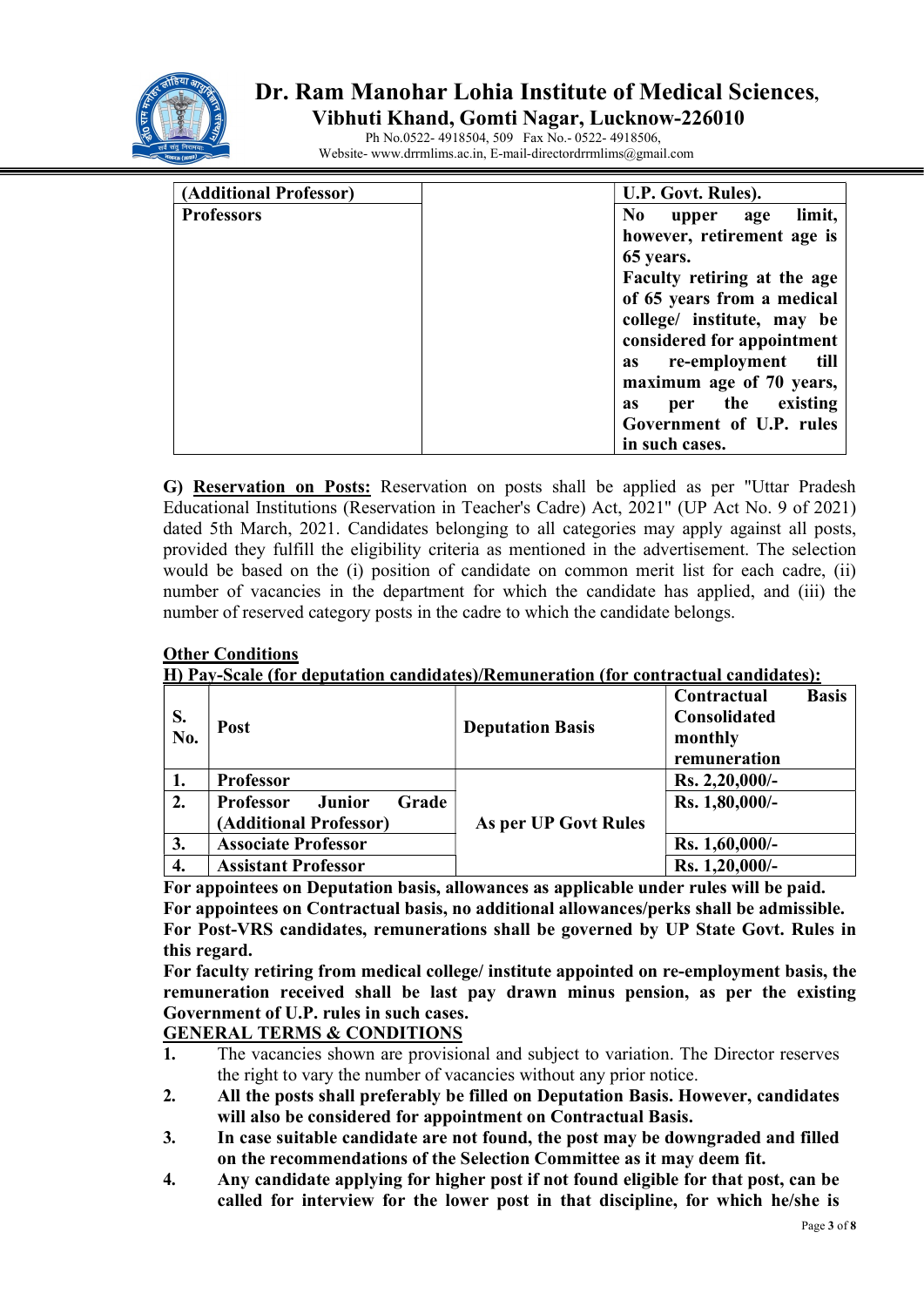

 Ph No.0522- 4918504, 509 Fax No.- 0522- 4918506, Website- www.drrmlims.ac.in, E-mail-directordrrmlims@gmail.com

#### otherwise eligible, as per the above clause.

- 5. Age, experience, and all other eligibility conditions will be counted as on the last date of submission of application.
- 6. The appointee shall be on the whole-time appointment of the Institute and shall not accept any other assignment, paid or otherwise and shall not engage himself/herself in private practice of any kind.
- 7. Exceptionally qualified candidates having meritorious records and/or specialized experience in relevant field/thrust area or higher qualifications shall be preferred.
- 8. Candidates not registered with the NMC/erstwhile MCI or Medical Council Uttar Pradesh, if selected, need to get registered (both UG and PG degrees) with either of the above bodies before joining. Proof of such application shall have to be submitted at the time of joining along with other state registration.

#### TERMS & CONDITIONS – DEPUTATION

- 9. All posts are proposed to be filled preferably through Deputation. However, in case, suitable candidates are not found, then the candidates for Contractual appointment will be considered.
- 10. In-service candidates, fulfilling eligibility criteria in all respects and working in eligible Govt Medical Teaching Institutions that are recognized by the NMC/erstwhile MCI, can apply through proper channel. They can submit online application by last date. However, they must bring NOC from the current employer with signed application through proper channel at the time of interview.
- 11. The period of deputation shall ordinarily be for 3 years extendable up to 5 years or age of superannuation whichever is earlier.
- 12. The Application Form shall be accompanied by all the required documents for Age, qualifications, experience, publications, etc.

#### TERMS & CONDITIONS – CONTRACTUAL

- 13. For candidates who retired from medical college/ institute and considered for appointment on re-employment basis, the period of contractual appointment shall be 1 year OR till maximum age of 70 years OR till a regular candidate joins, whichever is earlier. For all other candidates, contractual appointment shall be for a period of 1 year OR till the age of superannuation (i.e. 65 years) OR till a regular candidate joins, whichever is earlier.
- 14. Candidates for contractual posts and in employment should attach NOC from the current employer where they are serving along with the application or produce NOC at the time of interview.
- 15. Undertaking: Before joining, the selected candidate shall have to submit an undertaking that he/she would not claim continuation of his/her appointment on expiry of contract or claim for regular appointment.

#### HOW TO APPLY

#### Important:

- 1. The detailed advertisement, link to online application form and subsequent communication/updates related to this advertisement shall be available on the Institute's website www.drrrmlims.ac.in.
- 2. If, at any stage, any desired/necessary information is suppressed or misrepresented by the candidate, his/her candidature can be cancelled and other appropriate action like countervailing etc. can be initiated against him.
- 3. Candidates will have to produce signed hard copy of their online application, original copies of all certificates in support of all the claims made regarding their candidature in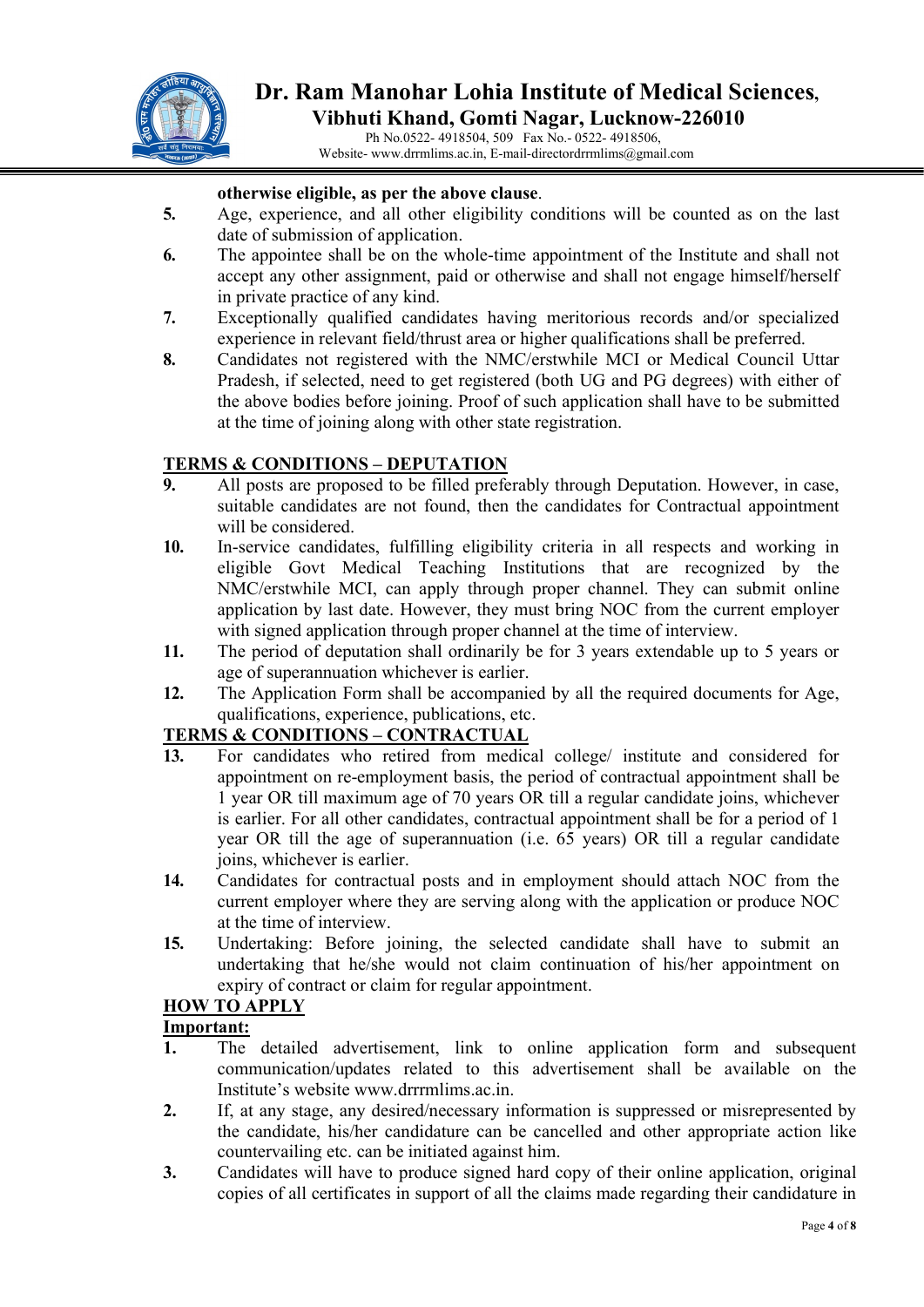

### Dr. Ram Manohar Lohia Institute of Medical Sciences, Vibhuti Khand, Gomti Nagar, Lucknow-226010 Ph No.0522- 4918504, 509 Fax No.- 0522- 4918506,

Website- www.drrmlims.ac.in, E-mail-directordrrmlims@gmail.com

 the application and self-attested copies of their certificates, as per the instructions of the institute at the time of interview.

- 4. Candidates are directed to preserve the information (in the form of soft and hard copy for future reference) rendered at each step of registration/application (eg- registration, fee payment, final submit etc.) while applying online.
- 5. Application Fee: Rs. 2000.00 (Rupees Two Thousand only) for applicants within the country and US\$ 100.00 (US Dollar One Hundred Only) or equivalent in Indian Rupees for overseas candidates, is to be paid online through the link provided at Online Application Form page. The application fee once remitted shall not be refunded in any circumstances. On-line application will be accepted only if the candidates have deposited the prescribed fee by the last date of online fee deposition in the bank. If the fee is deposited in the bank after the stipulated last date, then the online application of the candidate will not be accepted, and the fee deposited will not be refunded in any case. It is the responsibility of the candidate to deposit the fee in the bank by the stipulated last date for fee deposition and apply by the stipulated last date for application filing. It is also informed that any amount deposited as application fee will not be refunded under any circumstances.
- 6. On-line Application: For online application, candidates will have to provide their mobile number and valid e-mail ID in the prescribed columns, without which their basic registration will not be completed. All the information/instructions will be sent on this mobile number/e-mail id in future. Complete application form should be submitted online by 11:59 PM IST on the last date of application that is 15 February 2022.
- 7. Candidates who wish to apply for more than one post should apply separately for each post and pay the application fee for each post and submit online application separately for each post.

#### Detailed instructions for filling applications on-line:

The candidates need to first pay the application fee online latest by 12 February 2022, failing which it would not be possible to apply. The application form will become available for online filling after a gap of one working day (for instance, if fee is deposited on 12 February 2022, the form will become available on 13 February 2022 after a gap of one working day, (excluding Sundays and bank holidays); the Institute will send an SMS/email to each payee when the online form become available. The deadline for filling the online form is 15 February 2022. Only those who complete all the steps (pay the fees and complete/submit the online form by the above deadlines) will be considered.

#### Filling the online application form:

- 1. Open the home page of Dr RMLIMS, Lucknow at https://drrmlims.ac.in
- 2. On the Home page, click on the link that announces the advertisement for recruitment.
- 3. Click on the "Online form submission" tab and click on "Register and Pay Online".
- 4. The browser would be redirected to the bank website.
- 5. The bank website would be showing category as "Educational Institution" and merchant as "Dr Ram Manohar Lohia Institute of Medical Sciences, Lucknow" in the first two fields.
- 6. In the third field, there would be an option to choose advertisement number in form of a drop-down list. Select the correct advertisement number from the drop-down menu. You will automatically be directed to the next page.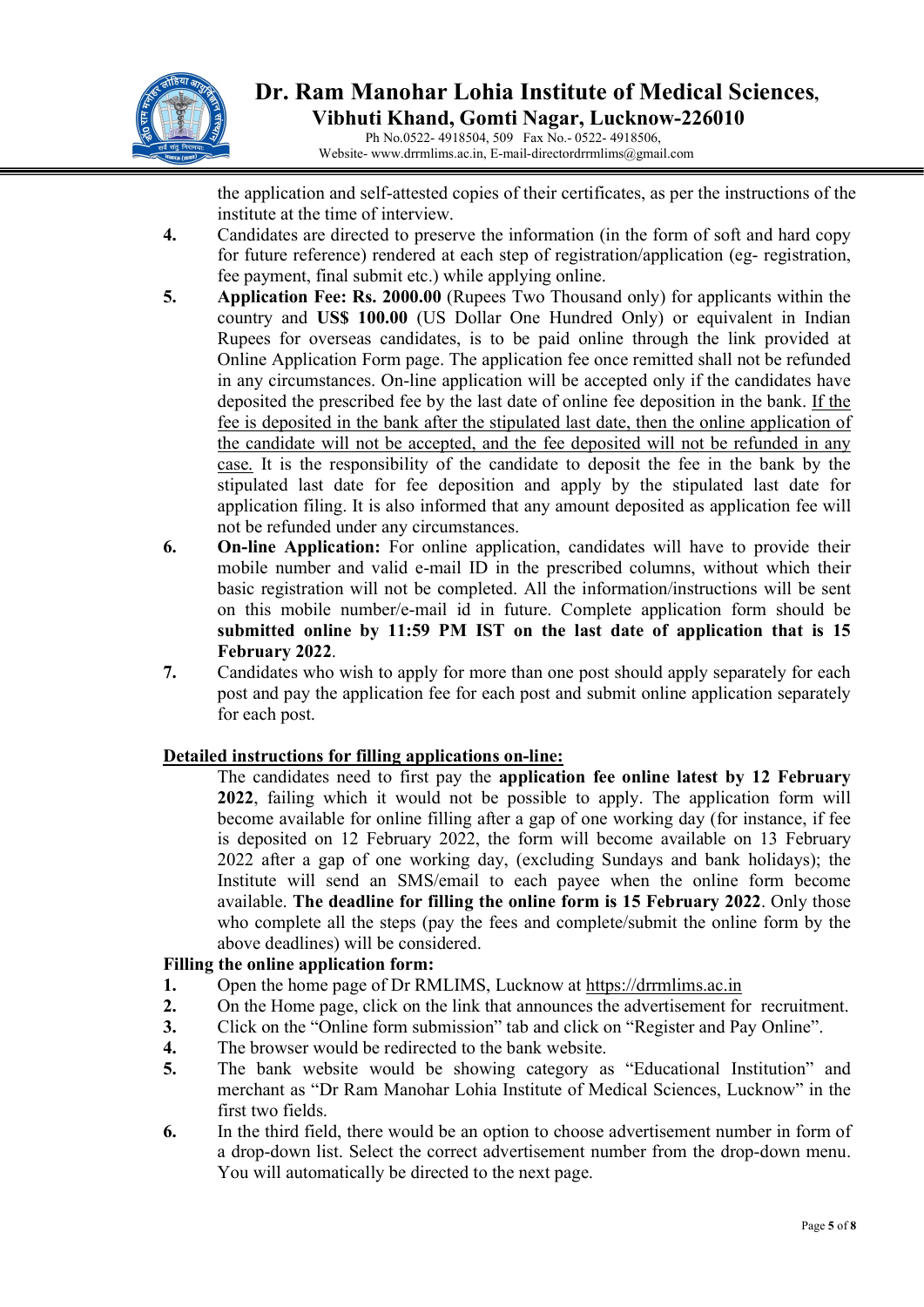

 Ph No.0522- 4918504, 509 Fax No.- 0522- 4918506, Website- www.drrmlims.ac.in, E-mail-directordrrmlims@gmail.com

- 7. The next page requires your basic information, viz. Name, Father's Name, DOB, 10 digit mobile number, e-mail address, etc. Be sure to fill these particulars carefully/accurately and give a mobile number and email ID that you regularly use. Carefully fill these fields after reading the instructions; an error in entering these fields would not be corrected later and fee would not be refunded. No telephonic/personal request, in this regard, will be entertained.
- 8. After verifying the captcha, click Submit and proceed for online payment of fee. The fee for application for the Faculty post is Rupees Two Thousand only (Rs.2000/-) for applicants, resident in India and INR equivalent of US\$ 100.00 for applicants from abroad. Verify details and confirm transaction. Pay fees using options provided (Net banking, Credit/Debit Card, etc). Payment gateways charges shall be borne by the candidates.
- 9. Please note the reference id of your transaction and keep a print of the same for future. You will not be able to proceed further without this reference id.
- 10. After one clear working day (for instance if you made payment on working day 1, then should log in on working day 3; Sundays and bank holidays do not count), log onto Dr RMLIMS, Lucknow website at https://drrmlims.ac.in
- 11. On the tab, "Online form submission", select "Complete form". Fill the transaction number and your date of birth.
- 12. The main form will open, partially populated with some personal details. Complete it. Click on "Submit once and please wait", and upload documents. Online form submission is mandatory for claiming eligibility.
- 13. You will require to have scanned copies of your recent photograph, signature and all relevant documents as separate files which you need to upload (PDF formats). To merge relevant documents, a PDF merge link will be provided in case required.
- 14. When entry of data and uploading of documents has been completed, click on "Back to print documents". Then, print pages 1, 2 and 3 in two copies and keep them as record for future use. You'll be required to submit the hard copy along with self-attested copies of all relevant documents, including NOC from current employer to the institute at the time of interview/ as and when required.

### Please Note:

- In case any enquiry required against the advertisement please contact on Faculty.Rect.RML.Lko@gmail.com.
- For any technical support the contact details shall be available on Online Application Submission portal.
- You can also access the online application form at 5.9.173.177/rml faculty jan22
- Changes in the submitted application: After completing the online application, the candidate will not be allowed to make any changes in the submitted form. Therefore, candidates are advised to check the important details (like Name, Date of Birth, Category, Aadhar Number, Residence, Registration Number, etc.) thoroughly before submitting the form. At the time of screening of applications or during interview or joining the Institute, if the Institute comes to know about any wrong/falsified information, the candidature can be immediately cancelled by the Institute.

### General Instructions:

- 1. Online application forms can be filled on the website of this institute https://drrmlims.ac.in from 08.01.2022. The last date for online fee submission is 12.02.2022 and last date for online application submission is 15.02.2022.
- 2. The signed downloaded printout of the form with required self-attested documents should be brought at the time of interview along with originals for verification. The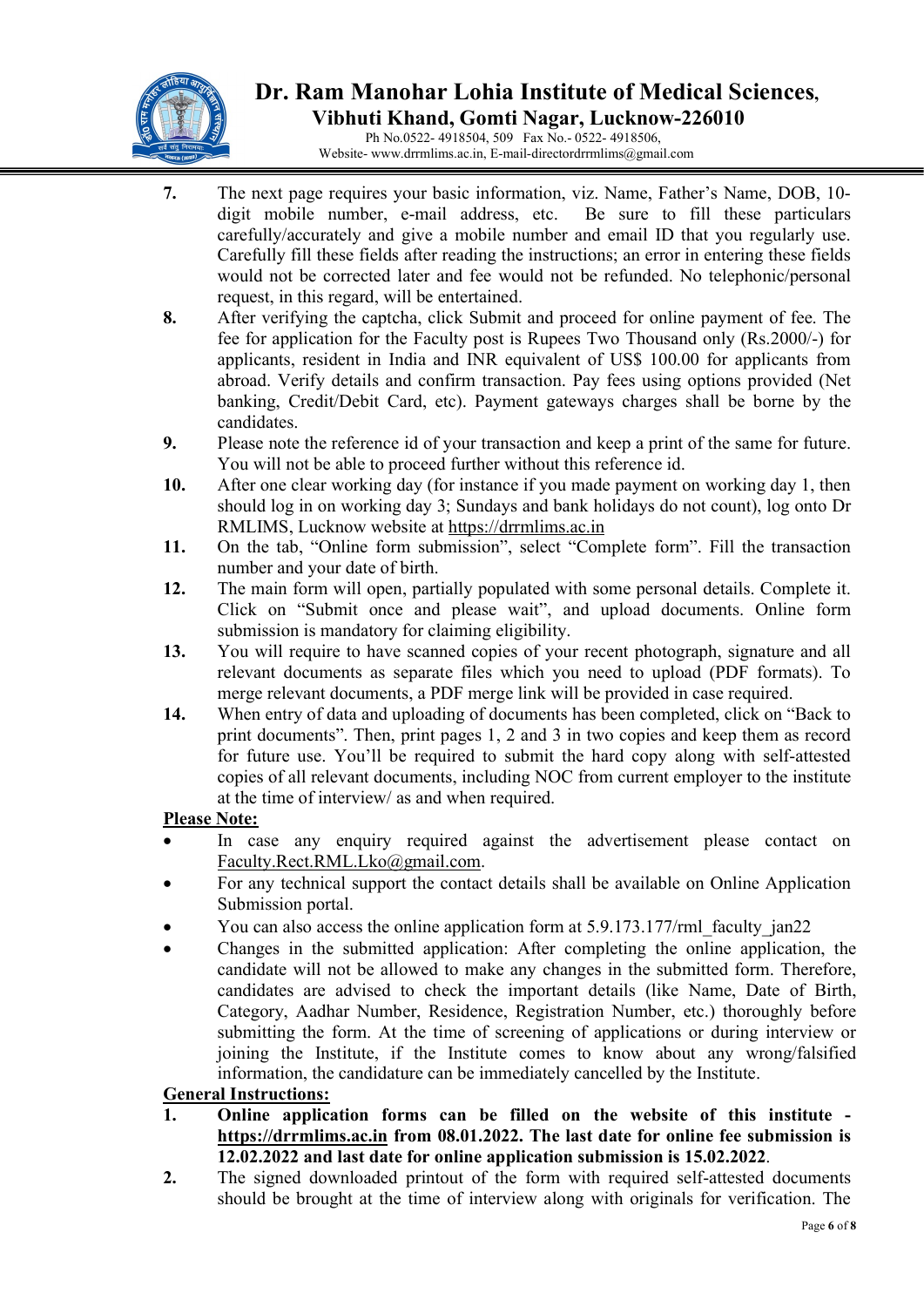

 Ph No.0522- 4918504, 509 Fax No.- 0522- 4918506, Website- www.drrmlims.ac.in, E-mail-directordrrmlims@gmail.com

 Institute shall not be responsible for any delay in submission of the application form beyond the last date.

- 3. Incomplete applications will not be considered and will be rejected summarily. The Institute shall not be responsible if application of any candidate is rejected based on incomplete or faulty information furnished in the application form.
- 4. The candidature would be cancelled if found to be involved in acts of misconduct, suppression of any important information, pending prosecution/criminal suit, conviction, having more than one living wife/wife of a person with more than one living wife, misrepresenting facts and making recommendations regarding the selection of candidates. The Institute will have the right to debar the candidate from this recruitment and all further recruitment and selections of the Institute.
- 5. The candidate will be required to possess the advertised essential qualifications, experience by the last date of online application.
- 6. Candidates should go through the detailed advertisement carefully and apply for any post only if they are eligible for the post as per the conditions of the advertisement. They should satisfy themselves regarding their eligibility for the post applied and must fulfil all the eligibility criteria as on the last date of submission of application, failing which their application will be rejected and application fee shall not be refunded.
- 7. Candidates must fill in the application form as per the procedure given in the advertisement and online application portal. At the time of interview, the candidate MUST bring duly signed downloaded application form along with, proof of application fee, self-attested photocopies of all the documents related to age, educational qualification, medical registrations, experience, publications, category, other academic and research activities, awards, orations, etc. Most important: NOC from the current employer.
- 8. Applications will not be accepted in any case after the last due date and time. However, candidates rejected by the 'screening committee for eligibility' would be given an opportunity to appear in person and represent the issue of rejection at the institute within 48 hours of publication of eligibility list on the institute's website; the decision of the competent authority at the institute shall be final and binding in all such cases.
- 9. Other Conditions:
- (a) Canvassing of any kind will lead to disqualification. The prescribed qualification is minimum and mere possessing the same does not entitle any candidate for selection.
- (b) The candidate should not have been convicted by any Court of Law.
- (c) The selected candidate is expected to conform to the rules of conduct and discipline as applicable to the Institute employees.
- (d) In case, any information or declaration given by the candidate is found to be false or if the candidate has wilfully suppressed any material information relevant to this appointment, he/she will be liable to be removed from the service and/or any action taken as deemed fit by the appointing authority.
- (e) The decision of the competent authority regarding the selection of candidates will be final and no representation will be entertained in this regard.
- (f) Incomplete applications in any aspect will be summarily rejected.
- (g) The Director, Dr. RMLIMS reserves the right of any amendment, cancellation, and changes to this advertisement or subsequent appointment letter in whole or in part without assigning any reason or giving notice.
- (h) Joining of selected candidates is subject to his/her being declared medically fit by the competent Medical Board constituted by the Institute.